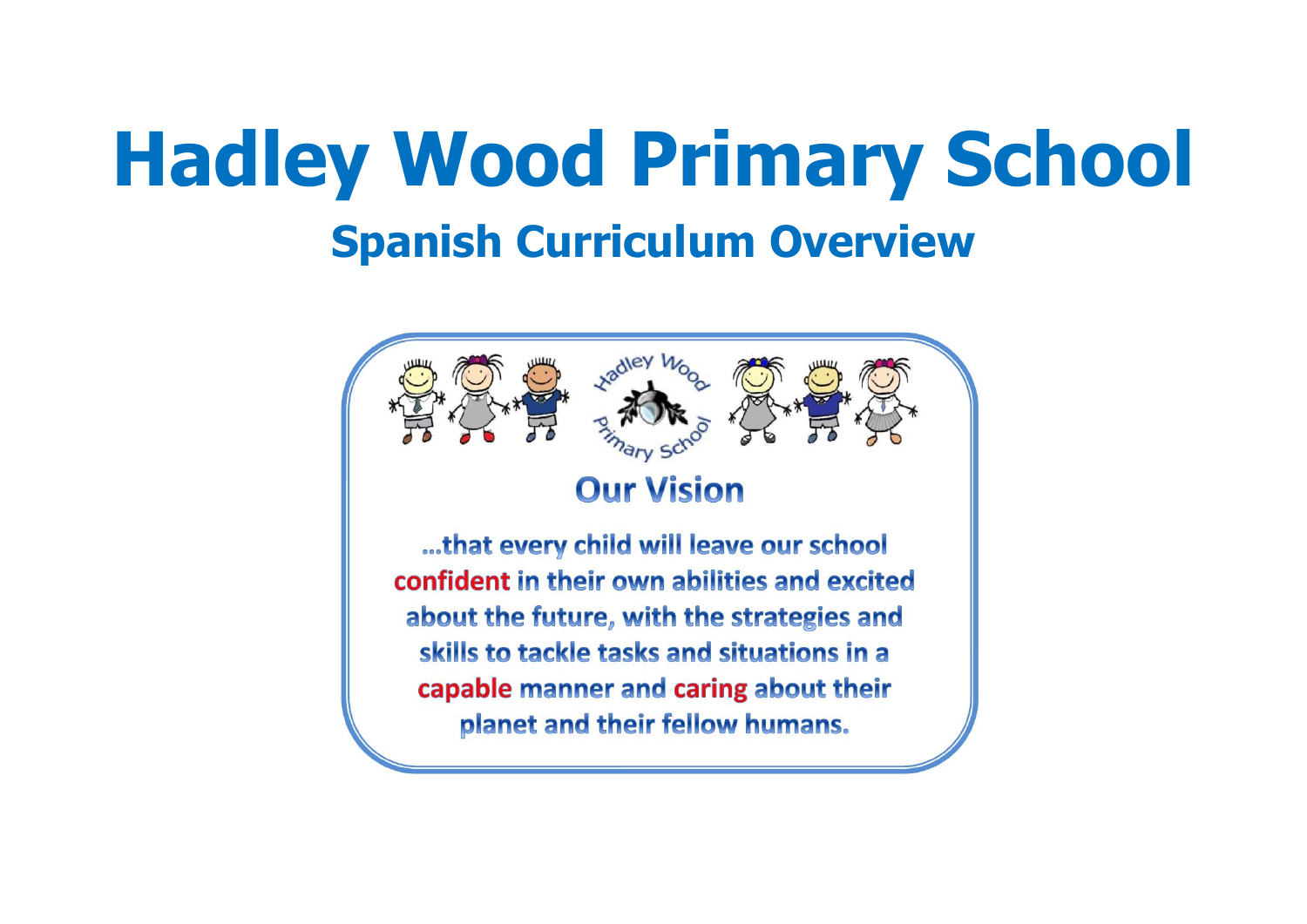#### **Curriculum Intent:**

At Hadley Wood Primary School, we teach Spanish to all classes in Years 3 – 6. We believe that learning a foreign language provides a fantastic opportunity for pupils to discover other cultures; fostering their curiosity and understanding of the world.

Through our languages education, we provide opportunities for pupils to learn, understand and respond to Spanish speakers, both in speech and writing.

'Learning a foreign language is a liberation from insularity and provides an opening to other cultures. A high-quality languages education should foster pupils' curiosity and deepen their understanding of the world. The teaching should enable pupils to express their ideas and thoughts in another language and to understand and respond to its speakers, both in speech and in writing. It should also provide opportunities for them to communicate for practical purposes, learn new ways of thinking and read great literature in the original language. Language teaching should provide the foundation for learning further languages, equipping pupils to study and work in other countries' DfE: September 2013

At Hadley Wood, our aim is to develop the confidence and competence of each child in the foreign language they are learning.

We will help them develop and demonstrate substantial progress in the 5 key language skills necessary for learning Spanish:

- Speaking
- Listening
- Reading
- Writing
- Grammar

#### **How we plan for and teach Spanish**:

Spanish is taught in a whole-class setting by the class teacher. Each class has a timetabled lesson of thirty minutes per week. The lessons are divided into units around a set theme where pupils learn to speak and write confidently in Spanish through a range of engaging resources. Each unit begins with the Success Criteria being shared by the teacher which is revisited at the end of the unit for children to selfassess their achievements.

Spanish lessons include:

- PowerPoints and interactive whiteboard materials
- Interactive games (which pupils can access from home to consolidate their learning)
- Songs & raps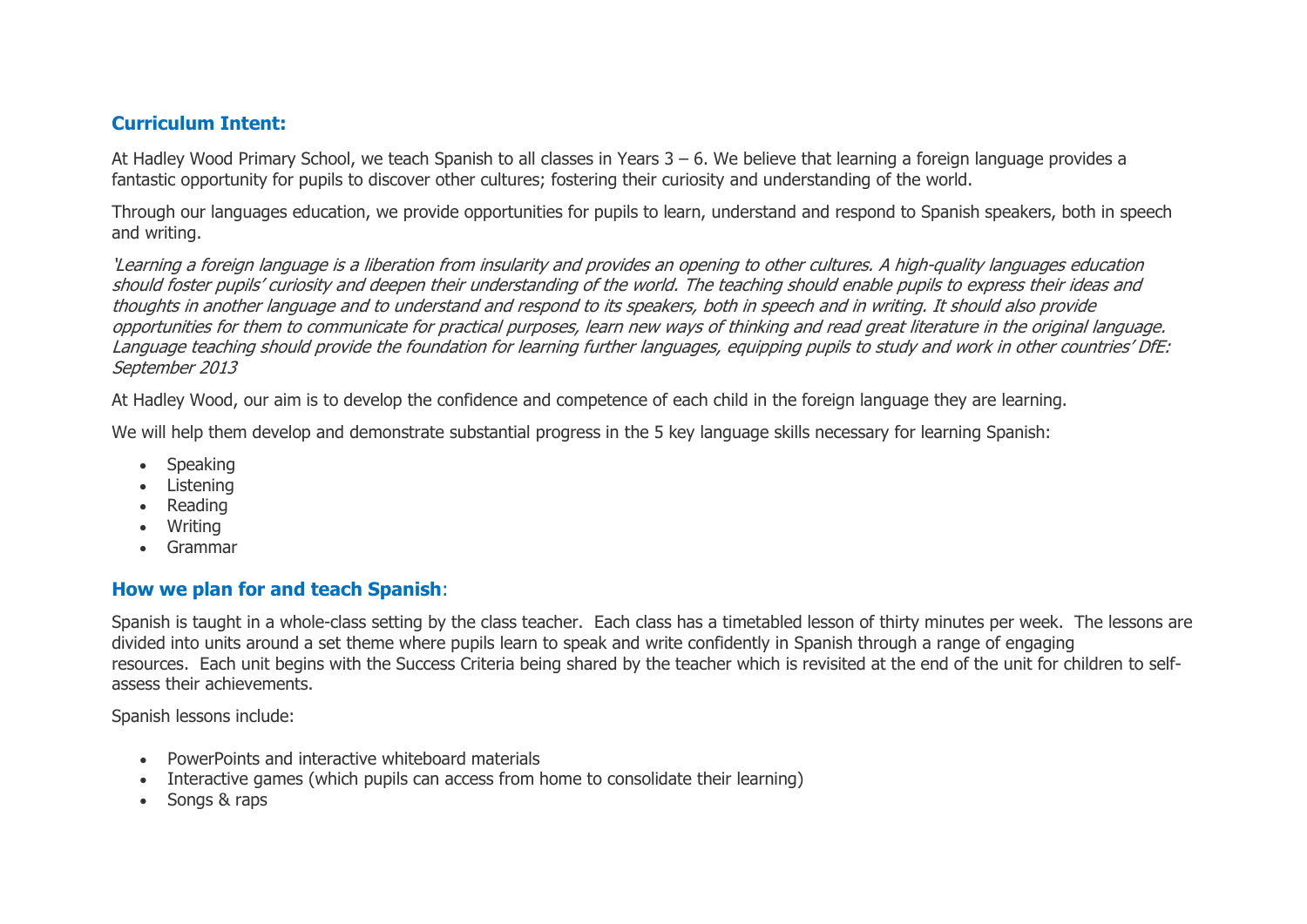Differentiated activities

Each lesson will focus on a combination of the 5 key language learning skills (speaking, listening, reading, writing and grammar).  The last lesson in each unit focuses on the key language skills and is used to support the teacher assessment (and self-assessment from the child) of the Success Criteria for each unit of work.

At Hadley Wood, we use the Language Angels programme to support our Spanish teaching. We have adopted the scheme of work to meet the needs of our cohort.

#### **What you will see in our Spanish lessons:**

- 1. Every lesson is carefully planned around **an enquiry question for children to answer**. By ensuring that these questions spark children's enquiry and **curiosity,** children are engaged in their learning and want to find out the answer. Lessons are purposeful and result in children gaining a new understanding of the world around them.
- 2. In each lesson the **learning objective** is designed so that children have a powerful understanding of the skills and understanding they are developing in the lesson. **Success criteria** define the features of the learning intention in the context of the activity so that children can identify what they are aiming for and how well they are doing.
- 3. Learning is effectively sequenced by sharing prior learning **'building blocks'** at the start of each lesson/topic/new concept. We recognise that children are more likely to retain new learning if it connected to prior understanding. Building blocks help pupils of all levels to connect new learning with existing concepts and promote **independence.**
- 4. Teachers start each lesson with a **discursive statement** to engage pupils and draw links between prior and new learning. Different levels of challenge and **'what if'** challenges help to ensure our children have high aspirations of themselves and strive to be the best they can be.
- 5. Teachers skillfully use the **'Deliberate Mistake'** approach to learning to build pupil **resilience** to failure alongside their ability to work independently to problem solve. This embeds the concept that making mistakes is integral to the learning process.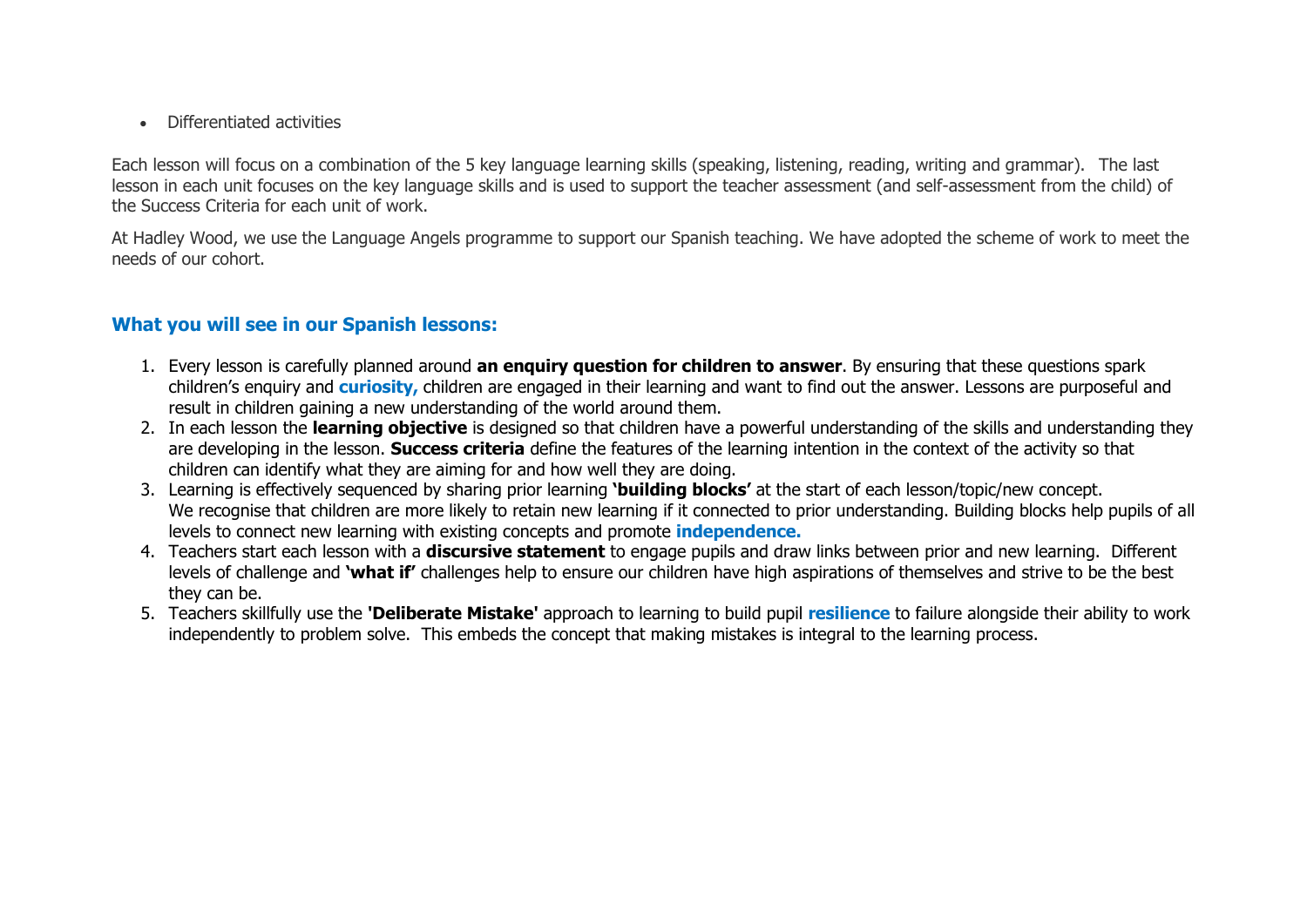## **Spanish Long Term Knowledge Map**

## **Rationale for Sequencing**

| Year <sub>3</sub> | <b>Substantive Knowledge Content</b><br>based around a Big Question           | Recurring themes, ideas and language                                                                                                                                    | <b>Contribution on wider Spanish knowledge and</b><br>what later content this prepares for                                                                                                                      |  |  |
|-------------------|-------------------------------------------------------------------------------|-------------------------------------------------------------------------------------------------------------------------------------------------------------------------|-----------------------------------------------------------------------------------------------------------------------------------------------------------------------------------------------------------------|--|--|
| Autumn 1          | Yo Aprendo Español (I am<br>Spanish)<br>Identify Spain on a map of the world. | Pupils begin to acquire knowledge of the<br>Spanish language and culture through<br>learning where Spain is in comparison to<br>the rest of the world and exploring the | Aspects of this unit including counting, saying their<br>name and how they are feeling, provide solid<br>foundations for the acquisition of the Spanish<br>language, which is revisited as revision in the unit |  |  |
|                   | Highlight famous Spanish cities                                               | position of famous Spanish cities (making<br>geographical links). Pupils talk about how<br>Spanish is a language used across the                                        | Me Presento in Year 4. Naming colours is<br>revisited in the Year 5 unit La Ropa.                                                                                                                               |  |  |
|                   | Talk about other countries where<br>Spanish is spoken.                        | world and countries where this is the main<br>language. They develop confidence with                                                                                    |                                                                                                                                                                                                                 |  |  |
|                   | Say their name and how they are<br>feeling in Spanish.                        | asking people their names using the phrase<br><i>icómo te llamas?</i> and saying their name                                                                             |                                                                                                                                                                                                                 |  |  |
|                   | Name colours                                                                  | and how they are feeling in Spanish using<br>the phrase <i>icómo estás?</i> . Pupils learn the                                                                          |                                                                                                                                                                                                                 |  |  |
|                   | Count to ten in Spanish                                                       | Spanish names for colours including: rojo,<br>azul, blanco, naranja, gris, negro,<br>violetta and practise counting fluently to<br>ten.                                 |                                                                                                                                                                                                                 |  |  |
| Autumn 2          | <b>Los Animales (Animals)</b>                                                 | Pupils are introduced to ten animals<br>(including un león, un conejo, un cerdo                                                                                         | Naming different animals, using the correct gender<br>supports pupils with the learning and retelling of the                                                                                                    |  |  |
|                   | Learn the nouns for different animals                                         | and una vaca) in Spanish and consolidate<br>this knowledge by matching Spanish words                                                                                    | story of Goldilocks in Year 4 and understanding<br>how to talk about Pets in Year 5. The                                                                                                                        |  |  |
|                   | Use the correct gender for animals in                                         | to the appropriate picture. They are                                                                                                                                    | understanding of different genders for animals is                                                                                                                                                               |  |  |
|                   | Spanish                                                                       | challenged to remember the words for at                                                                                                                                 | revisited in Year 4 and Year 5 where pupils                                                                                                                                                                     |  |  |
|                   | Spell animals names                                                           | least five animals in Spanish unaided and<br>attempt to spell at least three animals<br>correctly in Spanish.                                                           | explore animal habitats.                                                                                                                                                                                        |  |  |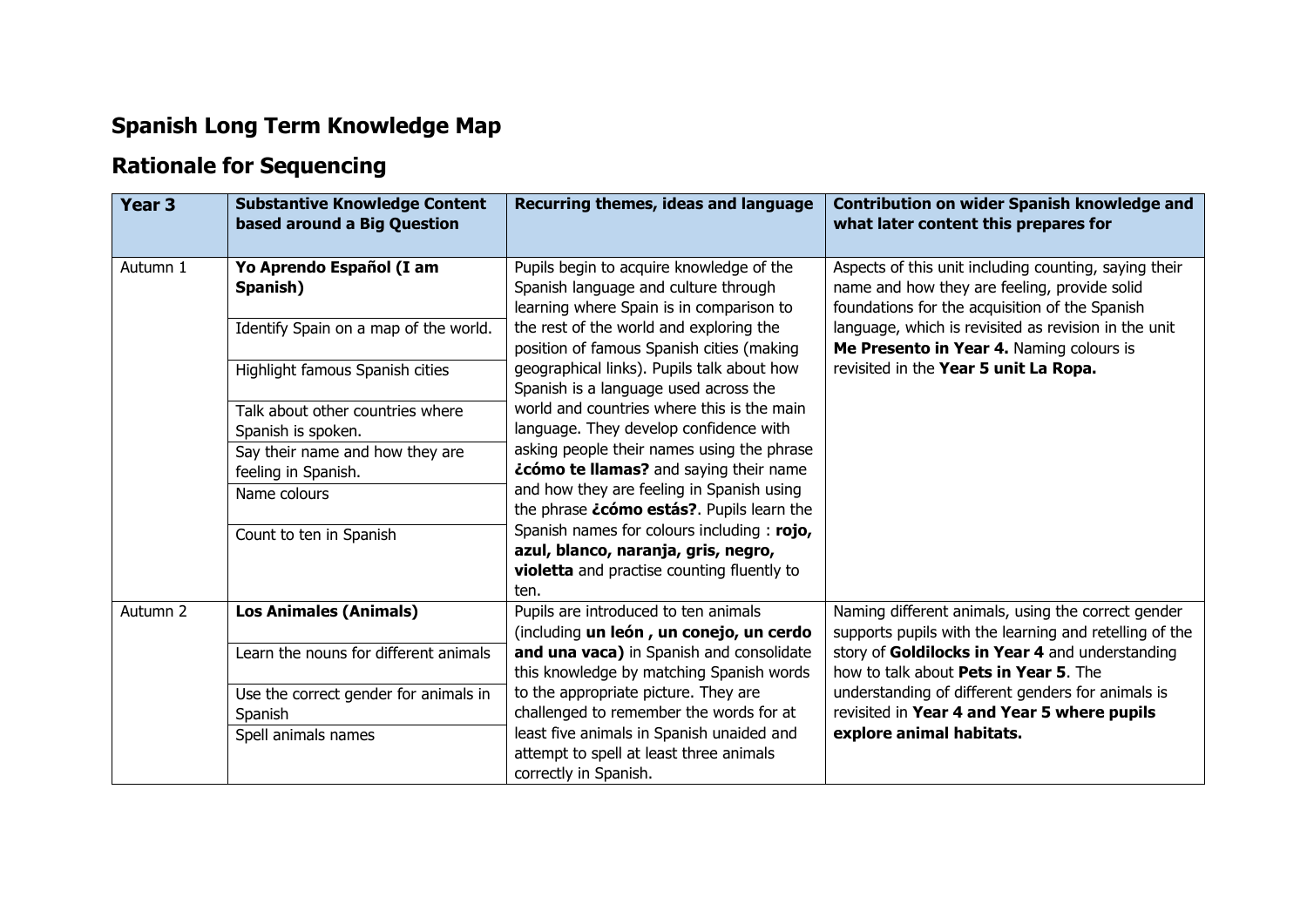| Spring 1 | <b>Los Instrumentos (Musical</b><br>instruments)<br>Name musical instruments<br>Use the correct gender for<br>instruments<br>Say the instruments they play in | Pupils develop their knowledge of musical<br>instruments (including la trompeta, la<br>guitarra, el piano and los címbalos)<br>and can name them in Spanish. Thet match<br>the new Spanish words to the appropriate<br>picture. Pupils are able to remember the<br>words for at least five instruments and their<br>correct gender in Spanish, unaided and can<br>say that they play an instrument, of their | This unit supports pupil to further understand how<br>different nouns have different genders and the<br>importance of using these accurately when<br>speaking, reading and writing in Spanish. |
|----------|---------------------------------------------------------------------------------------------------------------------------------------------------------------|--------------------------------------------------------------------------------------------------------------------------------------------------------------------------------------------------------------------------------------------------------------------------------------------------------------------------------------------------------------------------------------------------------------|------------------------------------------------------------------------------------------------------------------------------------------------------------------------------------------------|
|          | Spanish                                                                                                                                                       | choice correctly in Spanish                                                                                                                                                                                                                                                                                                                                                                                  |                                                                                                                                                                                                |
| Spring 2 | La fruta (Fruits)                                                                                                                                             | Pupils name and recognise different fruits<br>including: una ciruela, un albaricoque,                                                                                                                                                                                                                                                                                                                        | Exploring the phase "me gustan" or "no me<br>gustan" helps children speak with confidence in                                                                                                   |
|          | Name fruits                                                                                                                                                   | una manzana, una pera and attempt to<br>spell some of these nouns. Thet can ask                                                                                                                                                                                                                                                                                                                              | the Year 3 unit Puedo where they discuss<br>preferences for different activities.                                                                                                              |
|          | Ask questions about fruit                                                                                                                                     | somebody in Spanish if they like a<br>particular fruit and say what fruits they like                                                                                                                                                                                                                                                                                                                         |                                                                                                                                                                                                |
|          | Explain their likes and dislikes                                                                                                                              | using the phrase "Me gustan" and<br>dislike using the phrase "No me<br>gustan".                                                                                                                                                                                                                                                                                                                              |                                                                                                                                                                                                |
| Summer 1 | La historia de la antigua Gran                                                                                                                                | Having previously studied the Stone age,                                                                                                                                                                                                                                                                                                                                                                     | This unit prepares pupils to talk with historical                                                                                                                                              |
|          | <b>Bretaña (Ancient Britain)</b>                                                                                                                              | Bronze age and Iron age in Britain, this unit<br>provides scope for children to develop                                                                                                                                                                                                                                                                                                                      | accuracy in Spanish and lays the foundations for<br>pupils to learn about the Olympics both from                                                                                               |
|          | Use Soy, Tengo and Vivo                                                                                                                                       | previously acquired knowledge into<br>Spanish. They learn and use the Spanish<br>for "I am" (Soy), "I have" (Tengo) and "I                                                                                                                                                                                                                                                                                   | Ancient Greece and present day in Year 5 and<br>World War 2 in Year 6. This focus within the<br>curriculum makes links with Spanish and history that                                           |
|          | Name the six key periods in ancient<br><b>Britain</b>                                                                                                         | live" (Vivo). Pupils name in Spanish, the<br>six key periods of ancient Britain,<br>introduced in chronological order (using                                                                                                                                                                                                                                                                                 | the pupils study within the Key Stage 2 curriculum.                                                                                                                                            |
|          | Types of people who lived in ancient<br>Britain and their dwellings                                                                                           | prior learning from History). They say in<br>Spanish three of the types of people who<br>lived in ancient Britain. Pupils tell somebody                                                                                                                                                                                                                                                                      |                                                                                                                                                                                                |
|          | <b>Tools</b>                                                                                                                                                  | in Spanish the three key hunting tools used<br>during the stone age (la edad de piedra)<br>bronze age (la edad de bronce) and                                                                                                                                                                                                                                                                                |                                                                                                                                                                                                |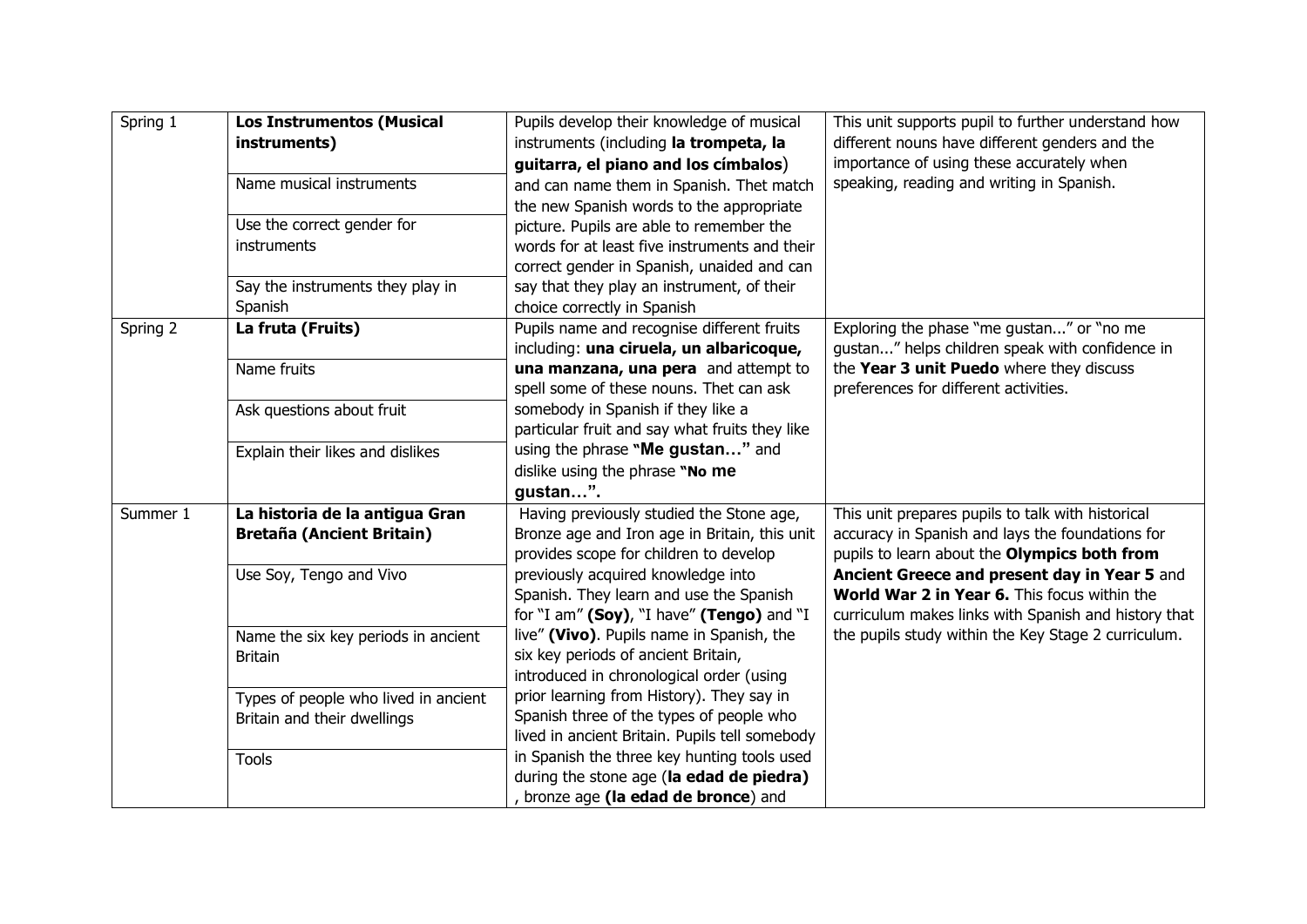| Summer 2          | Puedo (I can)<br>Common Spanish verbs and activities<br>Use verbs with the infinitive puedo<br>Explain prefences of activities | iron age (la edad de hierro) in ancient<br>Britain and name the three types of<br>dwellings people lived in during the stone<br>age, bronze age and iron age.<br>Pupils begin to recognise some common<br>Spanish verbs and activities including<br>bailar (to dance) and cocinar (to<br>cook). They use these verbs to convey<br>meaning in Spanish by matching them to<br>their appropriate picture. Pupils use these<br>verbs in the infinitive with puedo                                                                                                     | Using Spanish verbs accurately is the foundation of<br>pupils using grammar in Spanish correctly and<br>echoed throughout all the units. As pupils progress<br>they use a wider range of increasingly complex<br>verbs with a two focus units in Year 6 on the<br>use of regular and irregular verbs.                                                           |  |  |
|-------------------|--------------------------------------------------------------------------------------------------------------------------------|-------------------------------------------------------------------------------------------------------------------------------------------------------------------------------------------------------------------------------------------------------------------------------------------------------------------------------------------------------------------------------------------------------------------------------------------------------------------------------------------------------------------------------------------------------------------|-----------------------------------------------------------------------------------------------------------------------------------------------------------------------------------------------------------------------------------------------------------------------------------------------------------------------------------------------------------------|--|--|
| Year <sub>4</sub> | <b>Substantive Knowledge Content</b><br>based around a Big Question                                                            | Recurring themes, ideas and language                                                                                                                                                                                                                                                                                                                                                                                                                                                                                                                              | <b>Contribution on wider Spanish knowledge and</b><br>what later content this prepares for                                                                                                                                                                                                                                                                      |  |  |
| Autumn 1          | <b>Me Presento (Presenting Myself)</b><br>Count to 20<br>Greetings<br>Nationality                                              | Pupils revisit counting and accurately count<br>to 20 in Spanish. They refine saying their<br>name and age (using the question<br>¿cuántos años tienes?) in Spanish.<br>Pupils practise how to say hello and<br>goodbye and then ask how somebody is<br>feeling and answer in return how they are<br>feeling. They say with confidence where<br>they live and tell others if they are Spanish<br>or English or another nationality using the<br>verb "soy" before stating the nationality.<br>Pupils are reminded of the concept of<br>gender and noun agreement. | Continuing to develop confidence with speaking in<br>Spanish and naming others provides pupils with the<br>confidence for talking about their family in the Year<br>4 unit La Familia and Mi Casa, where pupils<br>count up to 100. Fluency with the foundations laid<br>within the unit supports the language acquired in<br>Year 5 when learning about dates. |  |  |
| Autumn 2          | La Familia (Family)<br>Names of family members<br>Age of family members<br>Ask questions about other pupils<br>families        | Pupils learn the nouns in Spanish for<br>members of their family. They are able to<br>tell somebody in Spanish the members and<br>age of a fictitious, historical or television<br>family as a model to present and practise<br>family vocabulary. They continue to                                                                                                                                                                                                                                                                                               | The learning within this unit provides the<br>foundations for pupils using Spanish with confidence<br>when talking about their home later in Year 4, as<br>well as their personal beliefs and lives when learning<br>about Me and the World in Year 6.                                                                                                          |  |  |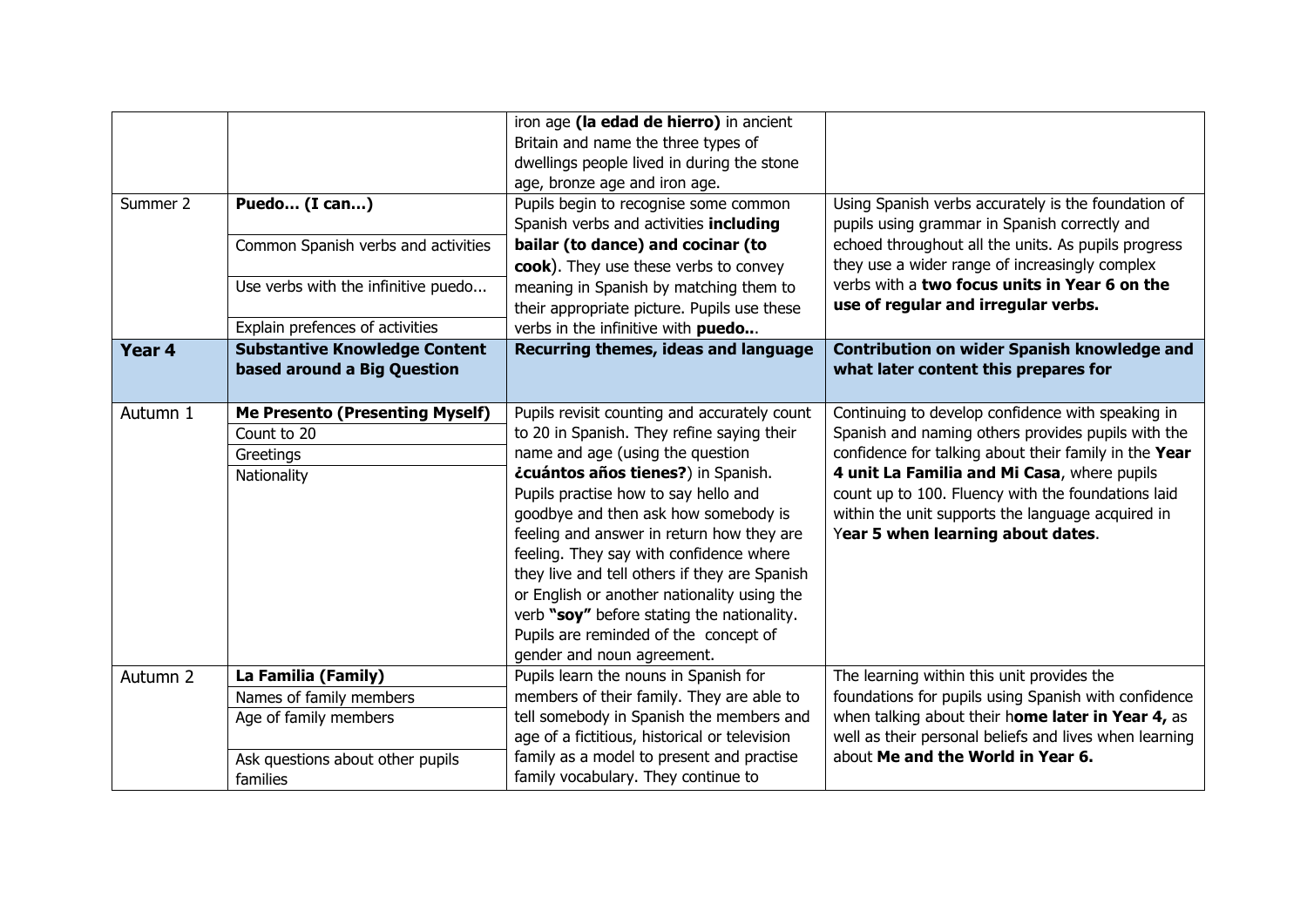|          | Concept of possessives mi and mis.                                                                                                                                                                  | practise counting in Spanish, reaching 100,<br>to enable students to say the age of various<br>family members. Pupils understand the<br>concept of mi and mis in Spanish.                                                                                                                                                                                                                                                                                                                                                                       |                                                                                                                                                                                                                                                                      |
|----------|-----------------------------------------------------------------------------------------------------------------------------------------------------------------------------------------------------|-------------------------------------------------------------------------------------------------------------------------------------------------------------------------------------------------------------------------------------------------------------------------------------------------------------------------------------------------------------------------------------------------------------------------------------------------------------------------------------------------------------------------------------------------|----------------------------------------------------------------------------------------------------------------------------------------------------------------------------------------------------------------------------------------------------------------------|
| Spring 1 | <b>Ricitos De Oro y Los Tres Osos</b><br>(Goldilocks & The Three Bears)<br>Listen to stories in Spanish<br>Memorise key words and phrases<br>Retell aspects of the story in Spanish                 | Pupils develop their understanding of<br>making links between traditional tales in<br>different languages by listening attentively<br>to the story in Spanish. This supports them<br>to recognise, understand and remember<br>more of the new language. They increase<br>their memory potential in Spanish by using<br>picture cards, word cards and phrase cards<br>in Spanish. Pupils develop their thinking<br>and reasoning skills in Spanish, identifying<br>strategies to use in the future for                                           | The development in confidence of pupils practising<br>their thinking and reasoning skills in Spanish as well<br>as identifying strategies to memorise new words and<br>phrases is invaluable to support pupils with moving<br>forward across the Spanish curriculum. |
| Spring 2 | Hábitats (Habitats - part 1)<br>Basic elements that animals and<br>plants need for survival<br>Different habitats across the world<br>Animals in different habitats<br>Plants in different habitats | memorising new words and phrases.<br>Pupils learn and are able to articulate in<br>Spanish the key elements animals and<br>plants need to survive in their habitat. They<br>tell somebody in Spanish examples of the<br>most common habitats for plants and<br>animals and give a named example of these<br>habitats including el Amazonas, el<br>Sahara, el desierto and el campo and<br>which animals live in these different<br>habitats. Pupils are able to articulate with<br>confidence which plants live in these<br>different habitats. | The learning from this unit is further consolidated in<br>Year 5 when the pupils learn to talk about their<br>habitat in further detail in Spanish (with a greater<br>focus on a wider range of verbs and increasingly<br>complex language)                          |
| Summer 1 | Mi Clase (In the Classroom)<br>Classroom objects<br>Gender of objects                                                                                                                               | Pupils are able to recognise and repeat<br>from memory simple classroom objects and<br>use the correct gender including: un lápiz,<br>un libro, una goma and un sacapuntas.<br>They say what they have and do not have                                                                                                                                                                                                                                                                                                                          | This unit of work prepares pupils to explore lessons<br>and the classroom further in the Year 6 unit on<br>School, where pupils convey opinions on their<br>preferences towards lessons in Spanish and conduct<br>a survey.                                          |
|          |                                                                                                                                                                                                     | in their pencil case using the phrase en mi                                                                                                                                                                                                                                                                                                                                                                                                                                                                                                     |                                                                                                                                                                                                                                                                      |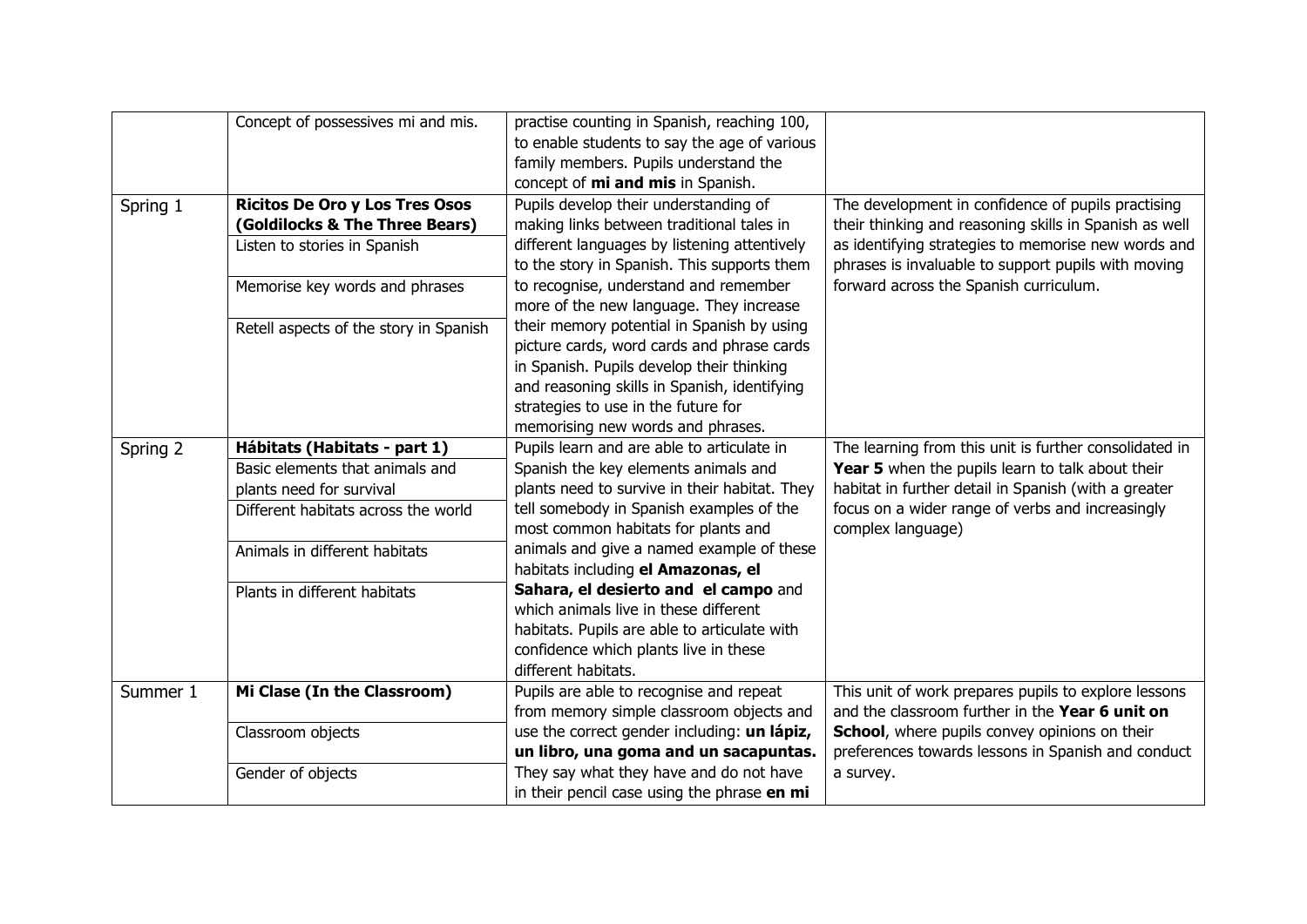|          | Commands                                                                                                                                                                | estuche tengo Pupils recognise and<br>respond to simple classroom commands<br>and praise.                                                                                                                                                                                                                                                                                                                                                                                              |                                                                                                                                                                                                                                                                                    |  |  |
|----------|-------------------------------------------------------------------------------------------------------------------------------------------------------------------------|----------------------------------------------------------------------------------------------------------------------------------------------------------------------------------------------------------------------------------------------------------------------------------------------------------------------------------------------------------------------------------------------------------------------------------------------------------------------------------------|------------------------------------------------------------------------------------------------------------------------------------------------------------------------------------------------------------------------------------------------------------------------------------|--|--|
| Summer 2 | Mi Casa (My Home)                                                                                                                                                       | Pupils are able to say whether they live in a<br>house or an apartment and say where it is<br>using the language: una casa, un piso,                                                                                                                                                                                                                                                                                                                                                   | The language acquired within this unit supports<br>pupils to develop their written knowledge in Spanish<br>and commit to memory simple language patterns<br>key to language fluency.                                                                                               |  |  |
|          | Name different types of housing                                                                                                                                         | en la ciudad, en la costa. They repeat,<br>recognise and attempt to spell up to ten<br>nouns (including the correct article for                                                                                                                                                                                                                                                                                                                                                        |                                                                                                                                                                                                                                                                                    |  |  |
|          | Name rooms within houses                                                                                                                                                | each) for the rooms of the house in<br>Spanish. Pupils talk in Spanish what rooms<br>they have or do not have in their home and                                                                                                                                                                                                                                                                                                                                                        |                                                                                                                                                                                                                                                                                    |  |  |
|          | Write in Spanish about their home                                                                                                                                       | ask somebody else in Spanish what rooms<br>they have or do not have in their home<br>using the phrasing "en mi casa hay"<br>and "en mi casa no hay" . They create<br>a longer spoken or written passage in<br>Spanish making links to previously learnt<br>language (incorporating personal details<br>such as their name and age).                                                                                                                                                    |                                                                                                                                                                                                                                                                                    |  |  |
| Year 5   | <b>Substantive Knowledge Content</b><br>based around a Big Question                                                                                                     | Recurring themes, ideas and language                                                                                                                                                                                                                                                                                                                                                                                                                                                   | Contribution on wider Spanish knowledge and<br>what later content this prepares for                                                                                                                                                                                                |  |  |
| Autumn 1 | ¿Tienes una mascota? (Do you<br>have a pet?)<br>Name pets<br>Ask questions about pets<br>Use the connective "y" or "pero"<br>when presenting information about<br>pets. | Pupils say and write from memory, with the<br>correct gender and accurate pronunciation<br>and spelling, the eight nouns in Spanish for<br>popular pets. They say and write what their<br>pet is called in Spanish and ask somebody<br>in Spanish what pet they have. Pupils say<br>and write a short presentation including<br>some or all of the following: my name; my<br>age; what pet I have; what pet I don't<br>have; my pet's name; a connective "y"<br>(and) or "pero" (but). | This unit supports pupils to continue to develop their<br>understanding of talking about animals, which is<br>useful within the Year 5 unit on habitats. The<br>presentation made at the end of unit consolidate<br>prior Spanish knowledge taught over the previous<br>two years. |  |  |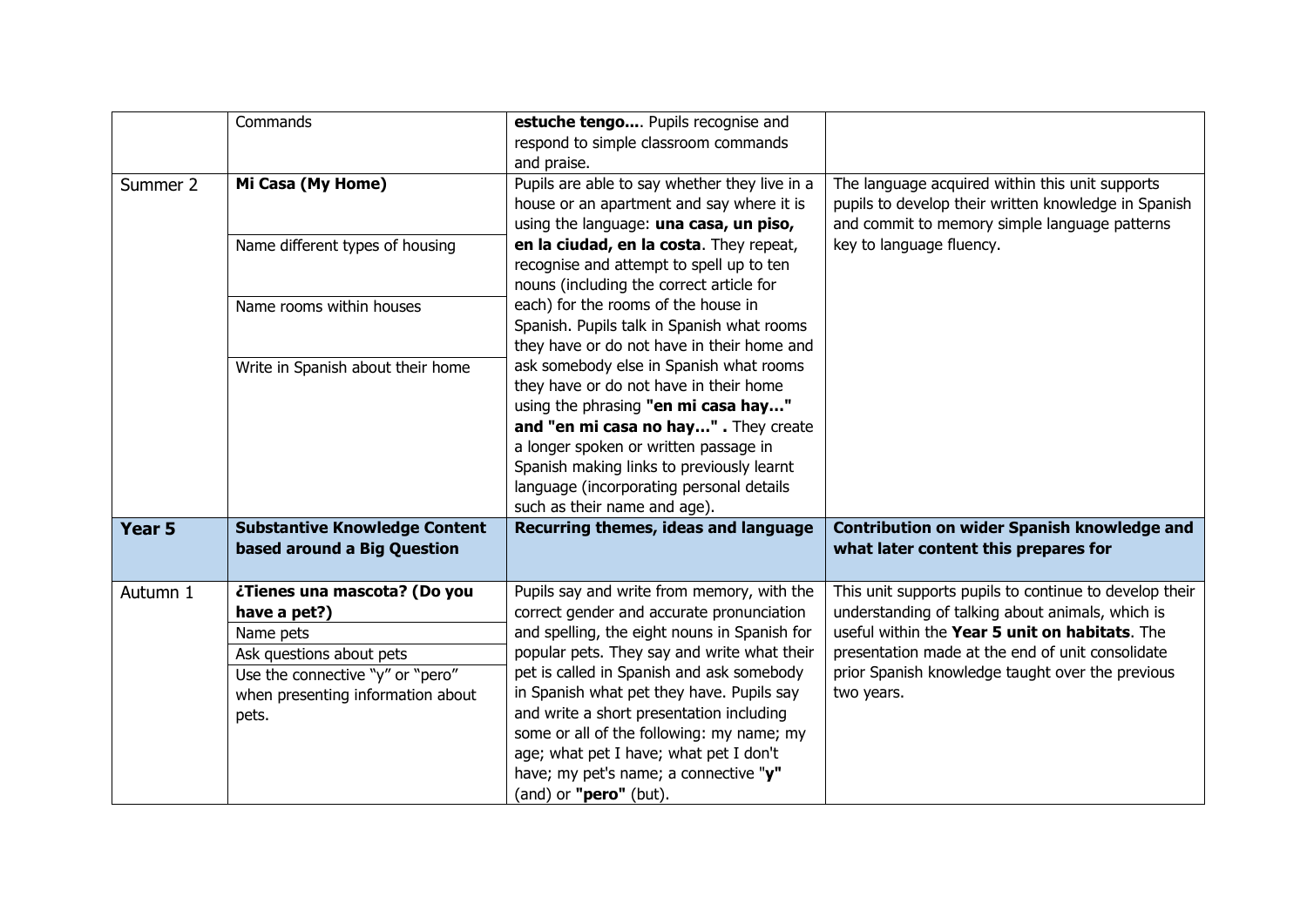| Autumn 2 | ¿Qué Fecha Es Hoy? (What is the<br>date?)<br>Months of the year<br>Ask what the date is<br>Key dates in the Spanish calendar<br><b>Birthdays</b>                                                                    | Pupils learn how to recognise, read, say<br>and spell the twelve months of the year in<br>Spanish as accurately as possible. They<br>learn how to ask what the date is in<br>Spanish by saying <i>iQué fecha es hoy?</i><br>Pupils are able to say the date in Spanish                                                                                                                                                                                                                                        | Pupils benefit from the opportunity to continue to<br>practise asking and answering increasingly detailed<br>questions and responses. Having a secure<br>knowledge of dates supports pupils within the Year<br>5 unit on weather as they are able to make links<br>between different types of the weather and months                                            |
|----------|---------------------------------------------------------------------------------------------------------------------------------------------------------------------------------------------------------------------|---------------------------------------------------------------------------------------------------------------------------------------------------------------------------------------------------------------------------------------------------------------------------------------------------------------------------------------------------------------------------------------------------------------------------------------------------------------------------------------------------------------|-----------------------------------------------------------------------------------------------------------------------------------------------------------------------------------------------------------------------------------------------------------------------------------------------------------------------------------------------------------------|
|          |                                                                                                                                                                                                                     | (including a shorter version). They ask the<br>question "When is your birthday?" by<br>saying ¿Cuándo es tu cumpleaños? in<br>Spanish and can respond. Pupils learn some<br>key dates from the Spanish calendar<br>(traditional Spanish celebrations for<br>example).                                                                                                                                                                                                                                         | of the year.                                                                                                                                                                                                                                                                                                                                                    |
| Spring 1 | ¿Qué Tiempo Hace? (How is the<br>Weather?)<br>Name different types of weather<br>Ask and answer questions about the<br>weather<br>Make links between weather and<br>different Spanish regions<br>Read a weather map | Pupils read and recognise the vocabulary<br>for weather in Spanish. They say and write<br>the vocabulary accurately for weather in<br>Spanish. Pupils ask the question "what the<br>weather is like today?" or <b>¿Qué tiempo</b><br>hace? and answer using words such as<br>está lloviendo, hace frío, hay<br>tormenta in Spanish. They describe the<br>weather in different regions of Spain using<br>a weather map with symbols in spoken and<br>written form, making links with<br>geographical knowledge | This unit allows the pupils to make links between<br>weather and different Spanish regions which<br>prepares the pupils to draw comparisons between<br>Lima and Madrid in the Year 6 unit on Me and<br>the World, as well as how weather effects<br>habitats and animal adaptation and they<br>types of clothes worn in different weathers,<br>later in Year 5. |
| Spring 2 | Hábitats (Habitats - part 2)<br>Animal adaptation                                                                                                                                                                   | Pupils build on their knowledge from Year 4<br>by increasing in complexity the Spanish<br>used the write the key elements animals<br>and plants need to survive in their habitat.                                                                                                                                                                                                                                                                                                                             | The increasing knowledge of regular and<br>irregular verbs is further explored in Year 6 to<br>enable pupils to communicate in Spanish with<br>fluency.                                                                                                                                                                                                         |
|          | Verb 'crecer' (to grow)<br>Verb 'vivir' (to live)                                                                                                                                                                   | They are able to articulate in Spanish which<br>plants grow in each habitat and some of<br>their adaptations using the verb 'crecer'<br>(to grow). Pupils look at which animals live                                                                                                                                                                                                                                                                                                                          |                                                                                                                                                                                                                                                                                                                                                                 |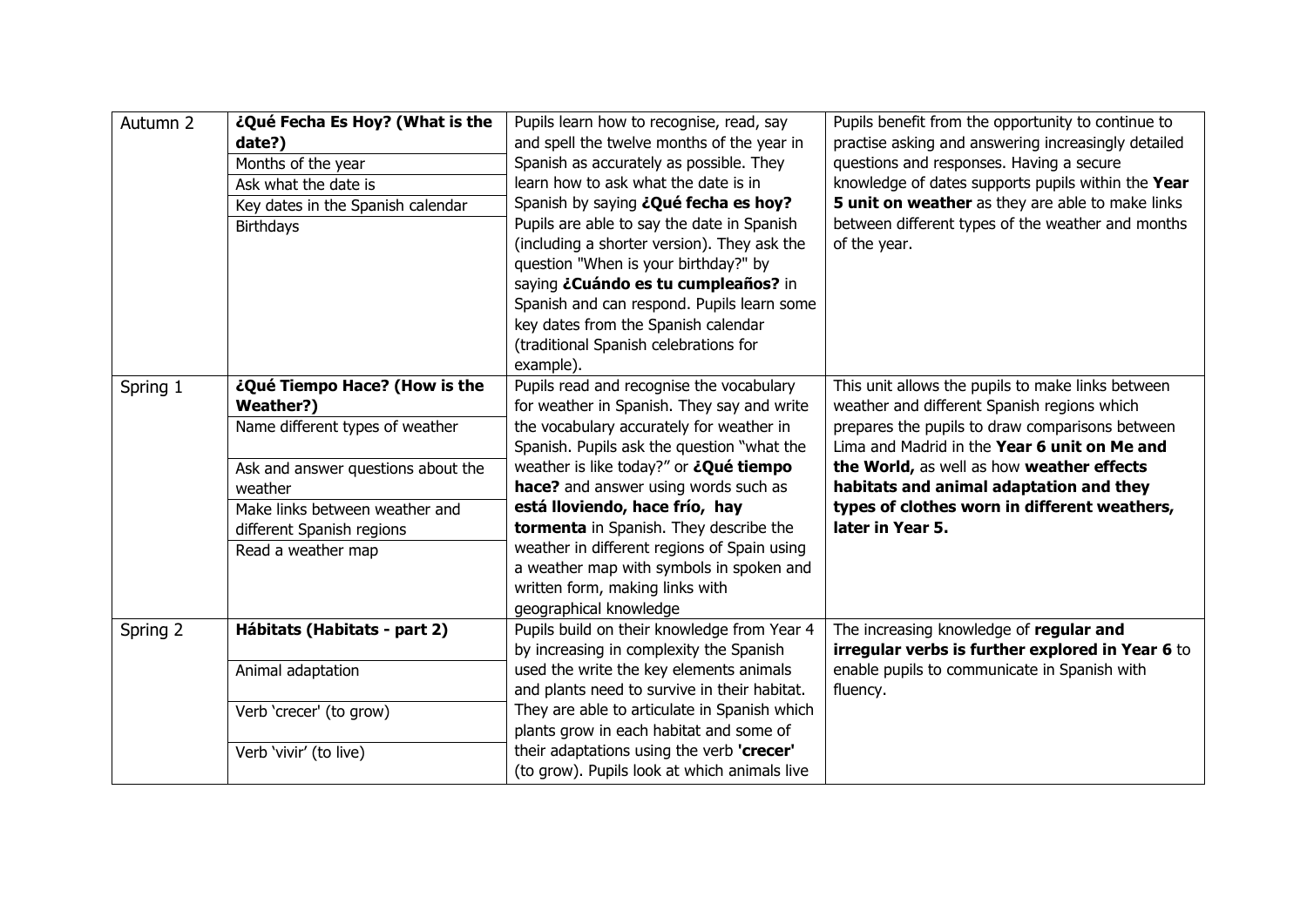|          | Spanish presentation on animal<br>adaptation | in each habitat and some of their<br>adaptations using the verb 'vivir' (to live). |                                                  |
|----------|----------------------------------------------|------------------------------------------------------------------------------------|--------------------------------------------------|
|          |                                              | Pupils make a presentation on animal                                               |                                                  |
|          |                                              | adaptations and habitats in Spanish                                                |                                                  |
| Summer 1 | Las Olimpiadas (The Olympics)                | Pupils learn about the key facts of the                                            |                                                  |
|          |                                              | ancient and modern Olympics in Spanish.                                            |                                                  |
|          |                                              | They are encouraged to look out for                                                |                                                  |
|          | Ancient and modern Olympics                  | cognates (a word that is related in origin to                                      |                                                  |
|          |                                              | another word from a different language)                                            |                                                  |
|          |                                              | and highlight key words when decoding                                              |                                                  |
|          |                                              | longer text to help them to understand and                                         |                                                  |
|          | Name different current Olympic<br>sports     | read in Spanish. Pupils learn the nouns in                                         |                                                  |
|          |                                              | Spanish for key sports in the current                                              |                                                  |
|          |                                              | Olympic Games and can say and spells                                               |                                                  |
|          | Use the verb 'practicar'                     | these with their correct gender/article. The                                       |                                                  |
|          |                                              | learn to use the verb practicar to help                                            |                                                  |
|          |                                              | them to say what sports people play and                                            |                                                  |
|          | Read and write about different               | what sports other people do not play.                                              |                                                  |
|          | Olympic sports in Spanish                    |                                                                                    |                                                  |
| Summer 2 | La Ropa (Clothes)                            | Pupils say and write the vocabulary (nouns                                         | The use of the possessive adjective for 'my'     |
|          |                                              | with the correct gender and article) for a                                         |                                                  |
|          |                                              | range of clothes in Spanish accurately and                                         | proves useful when writing in Spanish from       |
|          | Name different clothes in Spanish            | with good pronunciation. These include:                                            | the perspective of an evacuee in Year 6,         |
|          |                                              | una gorra, una camisa, las gafas and                                               | as does the different clothing worn and types of |
|          |                                              | los guantes. They use the verb llevar (to                                          | weathers.                                        |
|          | introduction of verb 'llevar' using the      | wear) conjugated in Spanish to help them                                           |                                                  |
|          | form 'llevo' (I wear)                        | describe what they wearing and what other                                          |                                                  |
|          |                                              | people are wearing. Pupils discuss in                                              |                                                  |
|          |                                              | Spanish the clothes worn in different                                              |                                                  |
|          | Describe clothing using colours              | situations and different weather. Describe                                         |                                                  |
|          |                                              | clothing worn in terms of colour using                                             |                                                  |
|          |                                              | accurate adjectival agreement. Pupils use                                          |                                                  |
|          |                                              | the correct possessive adjective for 'My' in                                       |                                                  |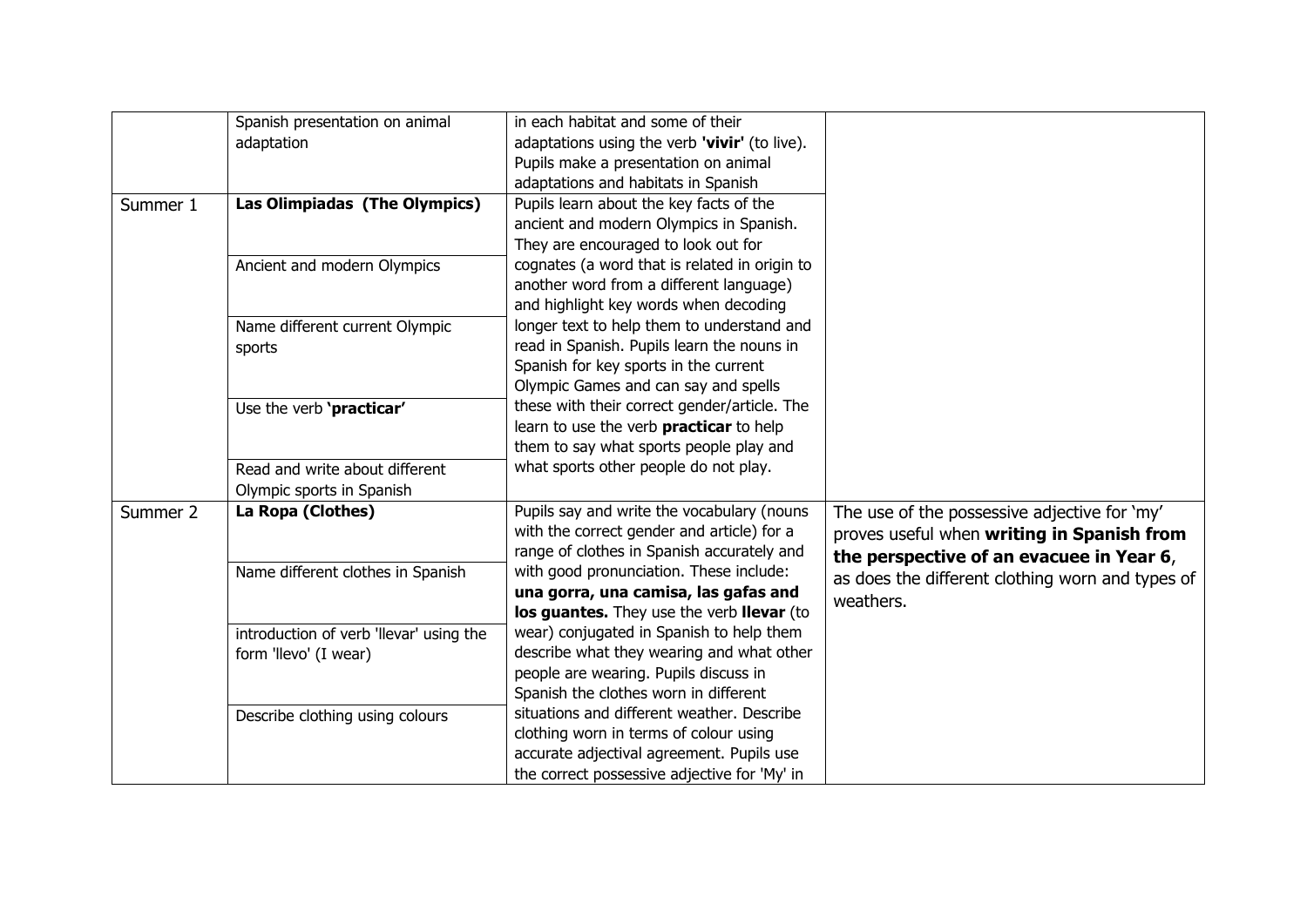|                     |                                                                                                                                                            | Spanish in relation to the items of clothing<br>learnt.                                                                                                                                                                                                                                                                                                                                                                                                                                                                                                                                                                                                                                             |                                                                                                                                                                                                                                                                                                                                                                                                                                                                              |  |  |  |
|---------------------|------------------------------------------------------------------------------------------------------------------------------------------------------------|-----------------------------------------------------------------------------------------------------------------------------------------------------------------------------------------------------------------------------------------------------------------------------------------------------------------------------------------------------------------------------------------------------------------------------------------------------------------------------------------------------------------------------------------------------------------------------------------------------------------------------------------------------------------------------------------------------|------------------------------------------------------------------------------------------------------------------------------------------------------------------------------------------------------------------------------------------------------------------------------------------------------------------------------------------------------------------------------------------------------------------------------------------------------------------------------|--|--|--|
| Year <sub>6</sub>   | <b>Substantive Knowledge Content</b><br>based around a Big Question                                                                                        | Recurring themes, ideas and language                                                                                                                                                                                                                                                                                                                                                                                                                                                                                                                                                                                                                                                                | Contribution on wider MfL knowledge and<br>what later content this prepares for                                                                                                                                                                                                                                                                                                                                                                                              |  |  |  |
| Autumn 1            | <b>En El Colegio (School)</b><br>School subjects<br>Opinions on school - 'si a mí me<br>gusta' / 'no a mí no me gusta'<br>Telling the time<br>Verb 'ir'    | Pupils learn the vocabulary for school<br>subjects including el español, el inglés<br>and las matemáticas. In Spanish they<br>express an opinion on school subjects and<br>partake in a class survey. Pupils use the<br>phrases 'si a mí me gusta' and 'no a<br>mí no me gusta'.Pupils learn how to tell<br>the time both asking <i>iQué hora es?</i> and<br>responding to the nearest hour e.g. es la<br>una or son las dos. Pupils learn how to<br>use the verb 'ir'. They create own school<br>timetable in Spanish                                                                                                                                                                              | At Hadley Wood Primary School, the teaching<br>of Spanish as our Modern Foreign Languages<br>aspect of the curriculum prepares pupils to be<br>able to access the KS3 national curriculum for<br>languages. This aims to ensure that all pupils:<br>understand and respond to spoken and<br>written language from a variety of<br>authentic sources<br>speak with increasing confidence,<br>fluency and spontaneity, finding ways of<br>communicating what they want to say, |  |  |  |
| Autumn <sub>2</sub> | La Segunda Guerra Mundial<br>(World War 2)<br>Read and learn about evacuee<br>experiences in Spanish<br>Use the verb 'vi' to describe what<br>evacuees saw | Pupils use their knowledge of the Spanish<br>language to help them with decoding<br>longer passage of text using key<br>information from World War II. They learn<br>about some of the countries and languages<br>involved in World War II including<br>'Inglaterra' and 'Francia'. Pupils read in<br>Spanish the story of Ralph and Vera<br>(evacuees) and their experiences in London<br>and then the countryside. During this the<br>pupils learn language including 'vi' (past<br>tense) 'en la ciudad' and 'en el<br>campo'. Pupils write in Spanish as an<br>evacuee using language such as en la<br>ciudad la vida es', as well as a range of<br>suitable adjectives for city life including | including through discussion and asking<br>questions, and continually improving the<br>accuracy of their pronunciation and<br>intonation<br>can write at varying length, for different<br>purposes and audiences, using the<br>variety of grammatical structures that<br>they have learnt                                                                                                                                                                                    |  |  |  |
|                     | Write in Spanish from the perspective<br>of an evacuee<br>$NB - This$ unit will be introduced<br>2022-2023                                                 |                                                                                                                                                                                                                                                                                                                                                                                                                                                                                                                                                                                                                                                                                                     | discover and develop an appreciation of<br>a range of writing in the language<br>studied.<br>The impact of the delivery and learning in our<br>curriculum can be measured by the linguistic                                                                                                                                                                                                                                                                                  |  |  |  |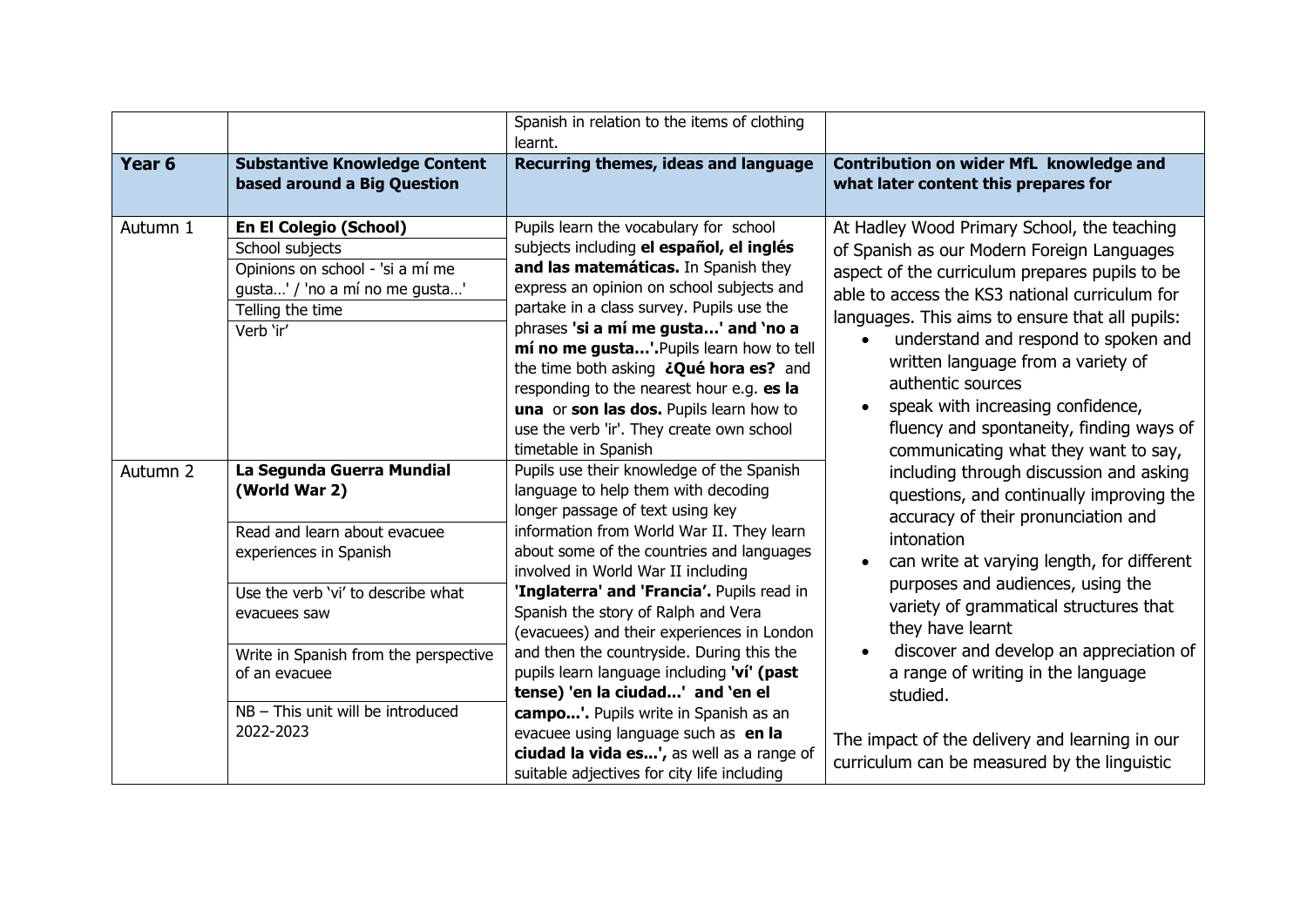|          |                                       | 'peligrosa' range of suitable adjectives for  | competence shown by our pupils both orally |
|----------|---------------------------------------|-----------------------------------------------|--------------------------------------------|
|          |                                       | country life including 'tranquila'            | and in a written format.                   |
| Spring 1 | Los Verbos Regulares (Regular         | This unit is all about meeting this specific  |                                            |
|          | Verbs)                                | but very important part of all foreign        |                                            |
|          |                                       | language learning. Pupils learn about         |                                            |
|          | Spanish Pronouns - yo, tú, nosotros,  | pronouns, verb infinitives, verb stems &      |                                            |
|          | vosotros and ellos                    | endings and the three different categories    |                                            |
|          |                                       | of Spanish regular verbs (-er regular verbs,  |                                            |
|          | Verb stems and endings including: er, | -ir regular verbs and -ar regular             |                                            |
|          | ir and ar                             | verbs). Pupils that these types of verbs are  |                                            |
|          |                                       | called regular because the way the endings    |                                            |
|          | Regular verbs including Comer, Vivir  | of the verb changes for each of the           |                                            |
|          | and Hablar                            | personal pronouns follows the same            |                                            |
|          |                                       | pattern.                                      |                                            |
|          |                                       |                                               |                                            |
| Spring 2 | Los Verbos Irregulares (Irregular     | Pupils revisit the different pronouns and the |                                            |
|          | Verbs)                                | five most commonly used and important         |                                            |
|          | Spanish Pronouns                      | Spanish irregular verbs (Ir, Tener, Ser,      |                                            |
|          |                                       | Estar and Hacer). Pupils learn that these     |                                            |
|          | Irregular Verb - Ir (to go)           | types of verbs are called irregular because   |                                            |
|          |                                       | the way the endings of the verb changes       |                                            |
|          | Irregular Verb - Tener (to have)      | for each of the personal pronouns follows a   |                                            |
|          |                                       | random, irregular pattern. Pupils learn that  |                                            |
|          | Irregular Verbs - Ser & Estar (both   | they have endings that we simply have to      |                                            |
|          | mean 'to be')                         | learn as there is no pattern to follow.       |                                            |
|          | Irregular Verb - Hacer (to do)        |                                               |                                            |
| Summer 1 | La Comida Sana (Healthy               | Pupils learn about healthy food choices       |                                            |
|          | Lifestyle)                            | including 'pescado' and 'fruta' and           |                                            |
|          | Healthy and unhealthy foods and       | unhealthy food choices including 'patatas     |                                            |
|          | drink                                 | fritas' and 'chocolate'. They use the         |                                            |
|          | Activities that help and hinder a     | verbs 'comer' (to eat) and 'beber' (to        |                                            |
|          | healthy lifestyle                     | drink) in conjunction with the foods &        |                                            |
|          | Healthy recipe and instructions       | drinks. Pupils develop the use of the         |                                            |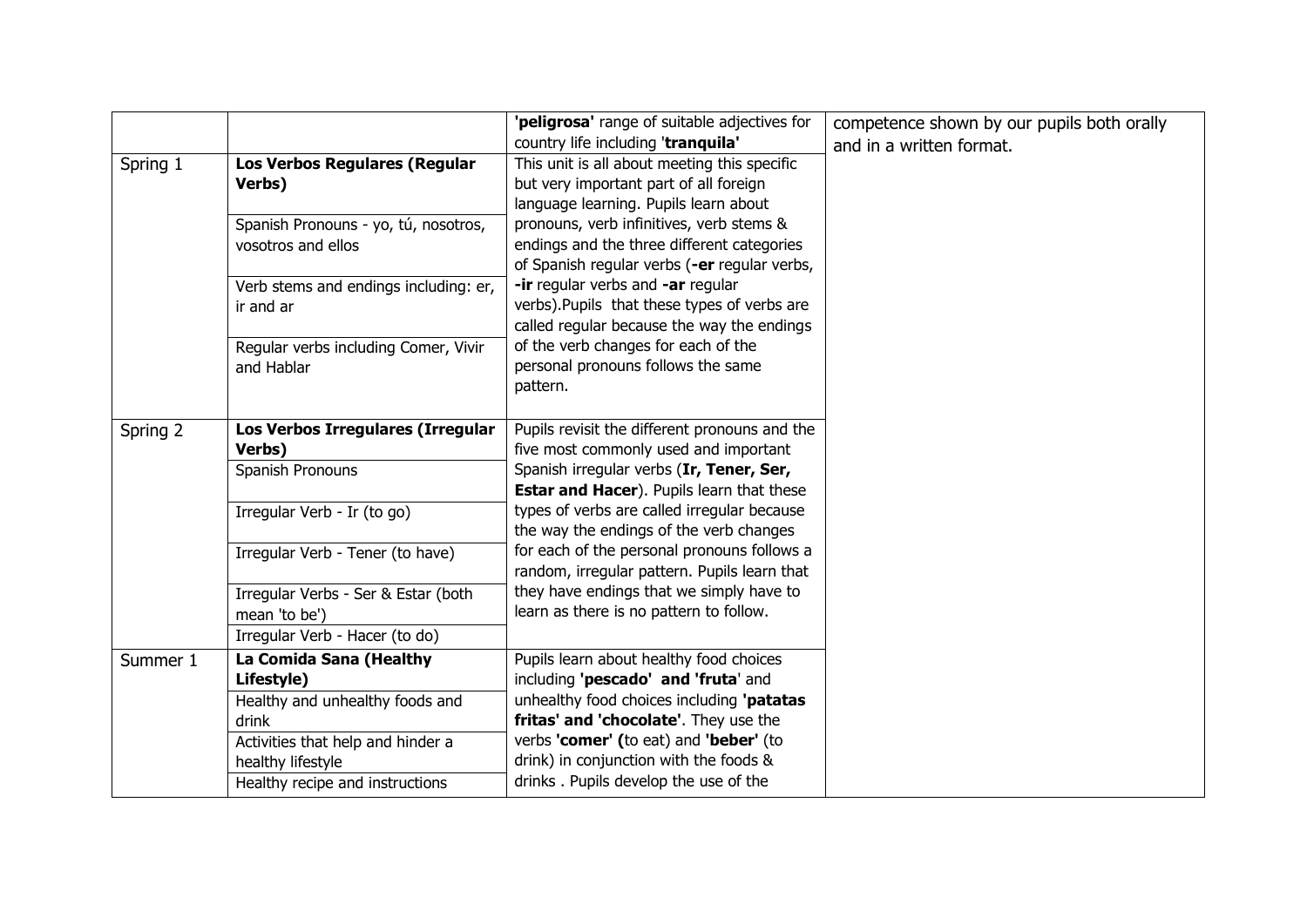|          |                                      | negative form of the verbs 'comer' and<br>'beber' and 'no como'. They explore |
|----------|--------------------------------------|-------------------------------------------------------------------------------|
|          |                                      | options for active and non-active physical                                    |
|          |                                      | activities 'juego al baloncesto'. Pupils                                      |
|          |                                      | write or follow an example of a healthy                                       |
|          |                                      | recipe, translated into Spanish.                                              |
| Summer 2 | Yo En EL Mundo (Me In The            | Pupils are introduced to four different                                       |
|          | World)                               | characters living in Spain.                                                   |
|          | Festivals and celebrations           | Each character tells the others about their                                   |
|          | Similarities and differences between | favourite festival / celebration. They discuss                                |
|          | Lima and Madrid                      | their Eid and Christmas celebrations in                                       |
|          | Sustainability                       | more detail. discuss the similarities and                                     |
|          |                                      | differences between the cities in which they                                  |
|          |                                      | live: Lima and Madrid, the vocabulary                                         |
|          |                                      | includes: hay, habitantes, clima,                                             |
|          |                                      | tenemos playas y montañas. All four                                           |
|          |                                      | characters discuss what they will do to try                                   |
|          |                                      | to help save the planet using the question:                                   |
|          |                                      | ¿Qué vas a hacer tú para ayudar a                                             |
|          |                                      | salvar el planeta?and response Voy a<br>utilizar menos                        |
|          |                                      |                                                                               |
|          |                                      |                                                                               |

## **Coverage of Skills Years 3-6**

The Spanish curriculum at Hadley Wood Primary School enables pupils to develop their fluency, confidence and language acquisition through a carefully sequenced curriculum that builds on prior knowledge with a focus on communication. The map below shows the coverage of skills within each unit. The attainment targets covered are detailed in the table below for clarity to show links with the national curriculum.

Our programme of study is adapted from the scheme Language Angels, with units of work chosen to fit our curriculum themes and pupil needs. Year 3 study entry level Spanish, Year 4 and 5 study at an intermediate level (with some Year 5 units taken from the progressive level) and Year 6 study at progressive level. This ensures that both knowledge and skills are sequenced in a manner that provides approriate progression and challenge.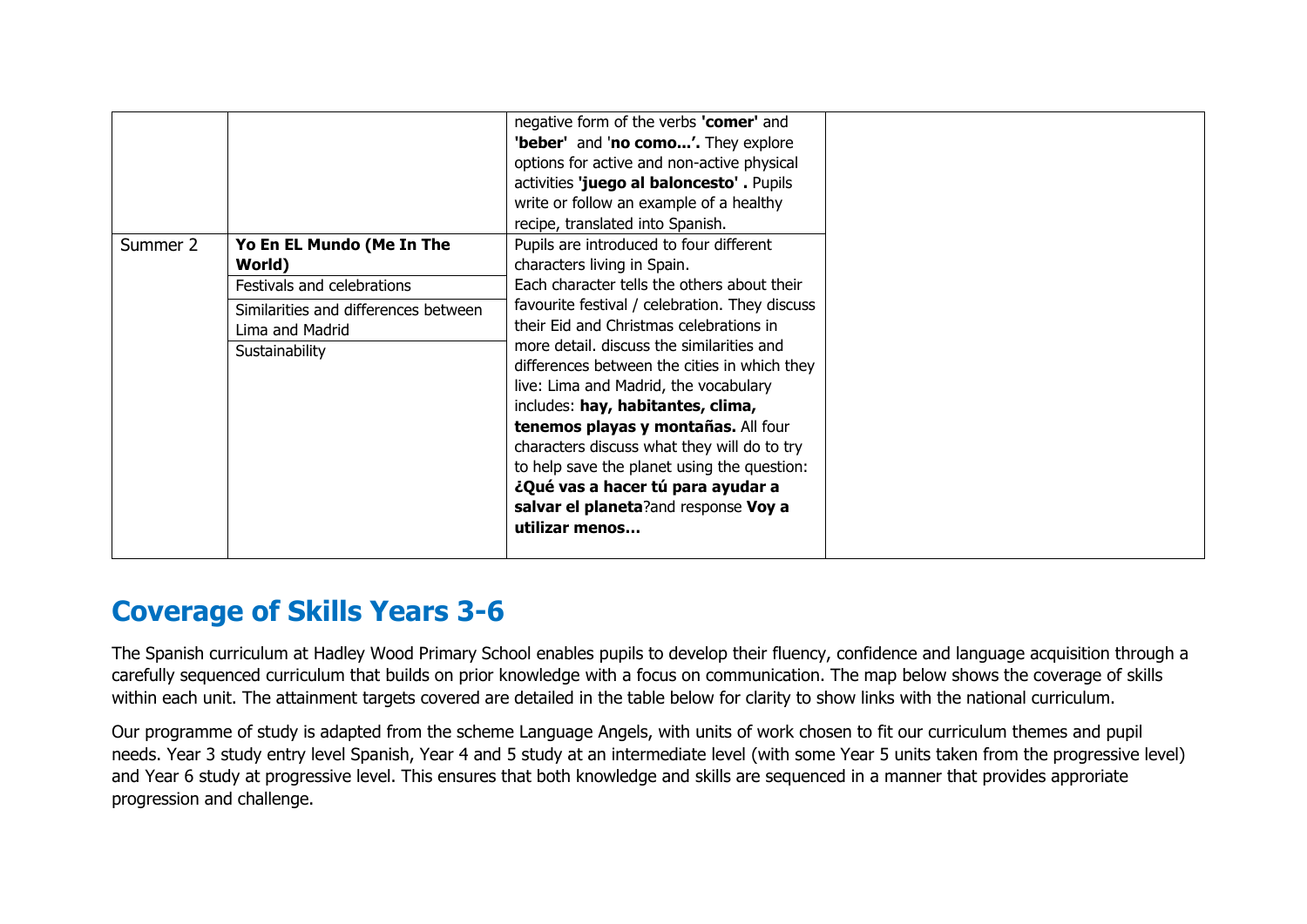| Listening | Speaking |  | Writing | Grammar |  |
|-----------|----------|--|---------|---------|--|
|           |          |  |         |         |  |

|                                                    | Listen<br>attentiv<br>ely to<br>spoken<br>languag<br>e and<br>show<br>underst<br>anding<br>by<br>joining<br>in and<br>respon | Explore the<br>patterns<br>and sounds<br>of language<br>through<br>songs and<br>rhymes and<br>link the<br>spelling,<br>sound and<br>meaning of<br>words. | Engage in<br>conversatio<br>ns; ask and<br>answer<br>questions;<br>express<br>opinions<br>and respond<br>to those of<br>others; seek<br>clarification<br>and help. | Speak in<br>sentences,<br>using<br>familiar<br>vocabulary,<br>phrases and<br>basic<br>language<br>structures. | Develop<br>accurate<br>pronunciatio<br>n and<br>intonation<br>so that<br>others<br>understand<br>when they<br>are reading<br>aloud or<br>using<br>familiar | Present<br>ideas and<br>information<br>orally to a<br>range of<br>audiences. | Read<br>carefully<br>and show<br>understandi<br>ng of<br>words,<br>phrases and<br>simple<br>writing. | Appreciate<br>stories,<br>songs,<br>poems and<br>rhymes in<br>the<br>language. | <b>Broaden</b><br>their<br>vocabulary<br>and develop<br>their ability<br>to<br>understand<br>new words<br>that are<br>introduced<br>into familiar<br>written<br>material, | Write<br>phrases<br>from<br>memory,<br>and adapt<br>these to<br>create new<br>sentences,<br>to express<br><b>ideas</b><br>clearly. | <b>Describe</b><br>people,<br>places,<br>things and<br>actions<br>orally and in<br>writing. | Understand basic grammar<br>appropriate to the language<br>being studied, including (where<br>relevant): feminine, masculine<br>and neuter forms and the<br>conjugation of high-frequency<br>verbs; key features and<br>patterns of the language; how<br>to apply these to build<br>sentences; and how these<br>differ from or are similar to<br>English. |
|----------------------------------------------------|------------------------------------------------------------------------------------------------------------------------------|----------------------------------------------------------------------------------------------------------------------------------------------------------|--------------------------------------------------------------------------------------------------------------------------------------------------------------------|---------------------------------------------------------------------------------------------------------------|------------------------------------------------------------------------------------------------------------------------------------------------------------|------------------------------------------------------------------------------|------------------------------------------------------------------------------------------------------|--------------------------------------------------------------------------------|---------------------------------------------------------------------------------------------------------------------------------------------------------------------------|------------------------------------------------------------------------------------------------------------------------------------|---------------------------------------------------------------------------------------------|-----------------------------------------------------------------------------------------------------------------------------------------------------------------------------------------------------------------------------------------------------------------------------------------------------------------------------------------------------------|
|                                                    | ding                                                                                                                         |                                                                                                                                                          |                                                                                                                                                                    |                                                                                                               | words and<br>phrases.                                                                                                                                      |                                                                              |                                                                                                      |                                                                                | including<br>using a<br>dictionary                                                                                                                                        |                                                                                                                                    |                                                                                             |                                                                                                                                                                                                                                                                                                                                                           |
| PoS<br><b>Attainment</b><br><b>Target</b>          | $\mathbf{1}$                                                                                                                 | $\overline{2}$                                                                                                                                           | $\overline{\mathbf{3}}$                                                                                                                                            | $\overline{\mathbf{4}}$                                                                                       | 5                                                                                                                                                          | 6                                                                            | $\overline{z}$                                                                                       | 8                                                                              | 9                                                                                                                                                                         | 10                                                                                                                                 | 11                                                                                          | 12                                                                                                                                                                                                                                                                                                                                                        |
|                                                    |                                                                                                                              |                                                                                                                                                          |                                                                                                                                                                    |                                                                                                               |                                                                                                                                                            |                                                                              | Year <sub>3</sub><br>(Entry level)                                                                   |                                                                                |                                                                                                                                                                           |                                                                                                                                    |                                                                                             |                                                                                                                                                                                                                                                                                                                                                           |
| <b>Yo Aprendo</b><br><b>Español</b>                |                                                                                                                              |                                                                                                                                                          |                                                                                                                                                                    |                                                                                                               |                                                                                                                                                            |                                                                              |                                                                                                      |                                                                                |                                                                                                                                                                           |                                                                                                                                    |                                                                                             |                                                                                                                                                                                                                                                                                                                                                           |
| <b>Los Animales</b>                                |                                                                                                                              |                                                                                                                                                          |                                                                                                                                                                    |                                                                                                               |                                                                                                                                                            |                                                                              |                                                                                                      |                                                                                |                                                                                                                                                                           |                                                                                                                                    |                                                                                             |                                                                                                                                                                                                                                                                                                                                                           |
| Los<br><b>Instrumentos</b>                         |                                                                                                                              |                                                                                                                                                          |                                                                                                                                                                    |                                                                                                               |                                                                                                                                                            |                                                                              |                                                                                                      |                                                                                |                                                                                                                                                                           |                                                                                                                                    |                                                                                             |                                                                                                                                                                                                                                                                                                                                                           |
| La Fruita                                          |                                                                                                                              |                                                                                                                                                          |                                                                                                                                                                    |                                                                                                               |                                                                                                                                                            |                                                                              |                                                                                                      |                                                                                |                                                                                                                                                                           |                                                                                                                                    |                                                                                             |                                                                                                                                                                                                                                                                                                                                                           |
| <b>Antigua Gran</b><br><b>Bretaña</b>              |                                                                                                                              |                                                                                                                                                          |                                                                                                                                                                    |                                                                                                               |                                                                                                                                                            |                                                                              |                                                                                                      |                                                                                |                                                                                                                                                                           |                                                                                                                                    |                                                                                             |                                                                                                                                                                                                                                                                                                                                                           |
| Puedo                                              |                                                                                                                              |                                                                                                                                                          |                                                                                                                                                                    |                                                                                                               |                                                                                                                                                            |                                                                              |                                                                                                      |                                                                                |                                                                                                                                                                           |                                                                                                                                    |                                                                                             |                                                                                                                                                                                                                                                                                                                                                           |
| Year 4<br>(Intermediate level)                     |                                                                                                                              |                                                                                                                                                          |                                                                                                                                                                    |                                                                                                               |                                                                                                                                                            |                                                                              |                                                                                                      |                                                                                |                                                                                                                                                                           |                                                                                                                                    |                                                                                             |                                                                                                                                                                                                                                                                                                                                                           |
| <b>Me Presento</b>                                 |                                                                                                                              |                                                                                                                                                          |                                                                                                                                                                    |                                                                                                               |                                                                                                                                                            |                                                                              |                                                                                                      |                                                                                |                                                                                                                                                                           |                                                                                                                                    |                                                                                             |                                                                                                                                                                                                                                                                                                                                                           |
| La Familia                                         |                                                                                                                              |                                                                                                                                                          |                                                                                                                                                                    |                                                                                                               |                                                                                                                                                            |                                                                              |                                                                                                      |                                                                                |                                                                                                                                                                           |                                                                                                                                    |                                                                                             |                                                                                                                                                                                                                                                                                                                                                           |
| <b>Ricitos De Oro</b><br>y Los Tres<br><b>Osos</b> |                                                                                                                              |                                                                                                                                                          |                                                                                                                                                                    |                                                                                                               |                                                                                                                                                            |                                                                              |                                                                                                      |                                                                                |                                                                                                                                                                           |                                                                                                                                    |                                                                                             |                                                                                                                                                                                                                                                                                                                                                           |